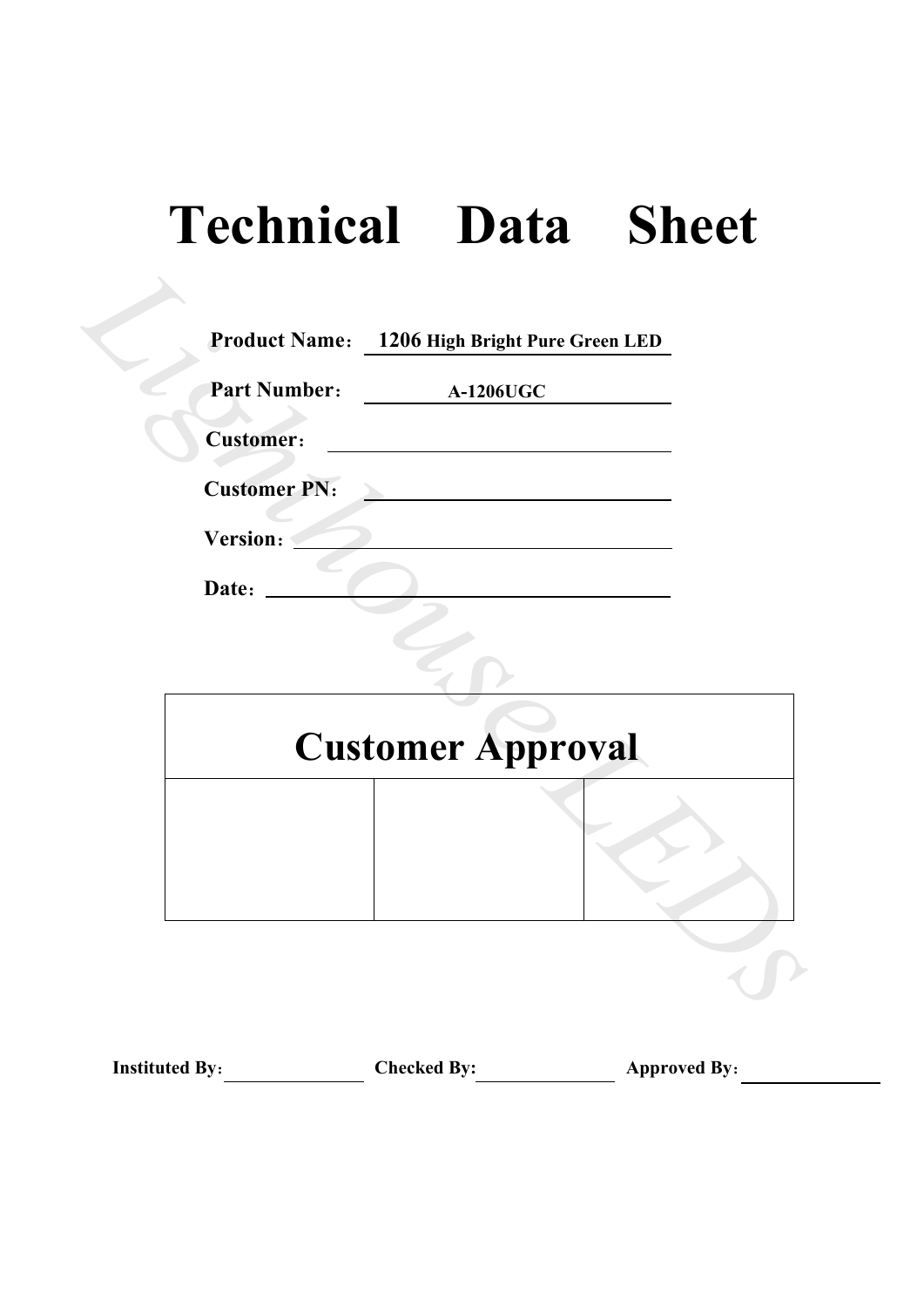# **1. Features:**

- $\bullet$ Package ( L/W/H ) : 3.2 × 1.6 × 1.1 mm
- $\bullet$ Color : Ultra Bright Pure Green
- $\bullet$ Lens: Water Clear Flat Mold
- $\bullet$ EIA STD Package
- $\bullet$ Meet ROHS, Green Product
- $\bullet$ Compatible With SMT Automatic Equipment
- $\bullet$ Compatible With Infrared Reflow Solder And Wave Solder Process

# **2. Absolute Maximum Ratings At Ta=25**℃

| LIA STD I aUNASU<br>Meet ROHS, Green Product<br>Compatible With SMT Automatic Equipment |                | Compatible With Infrared Reflow Solder And Wave Solder Process                |      |  |  |
|-----------------------------------------------------------------------------------------|----------------|-------------------------------------------------------------------------------|------|--|--|
| 2. Absolute Maximum Ratings At Ta= $25^{\circ}$ C                                       |                |                                                                               |      |  |  |
| Parameter                                                                               | <b>Symbol</b>  | <b>Rating</b>                                                                 | Unit |  |  |
| Power Dissipation                                                                       | Pd             | 120                                                                           | mW   |  |  |
| Peak Forward Current<br>(1/10 Duty Cycle, 0.1ms Pulse Width)                            | <b>IFP</b>     | 100<br>mA                                                                     |      |  |  |
| DC Forward Current                                                                      | IF             | 30<br>mA                                                                      |      |  |  |
| Reverse Voltage                                                                         | V <sub>R</sub> | 5<br>$\mathbf{V}$                                                             |      |  |  |
| <b>Operating Temperature Range</b>                                                      | Topr           | $-40$ °C ~ + 85°C                                                             |      |  |  |
| <b>Storage Temperature Range</b>                                                        | <b>Tstg</b>    | $-40$ °C ~ + 85°C                                                             |      |  |  |
| Soldering Condition                                                                     | Tsol           | Reflow soldering : 260°C For 5 Seconds<br>Hand soldering: 300°C For 3 Seconds |      |  |  |
|                                                                                         |                |                                                                               |      |  |  |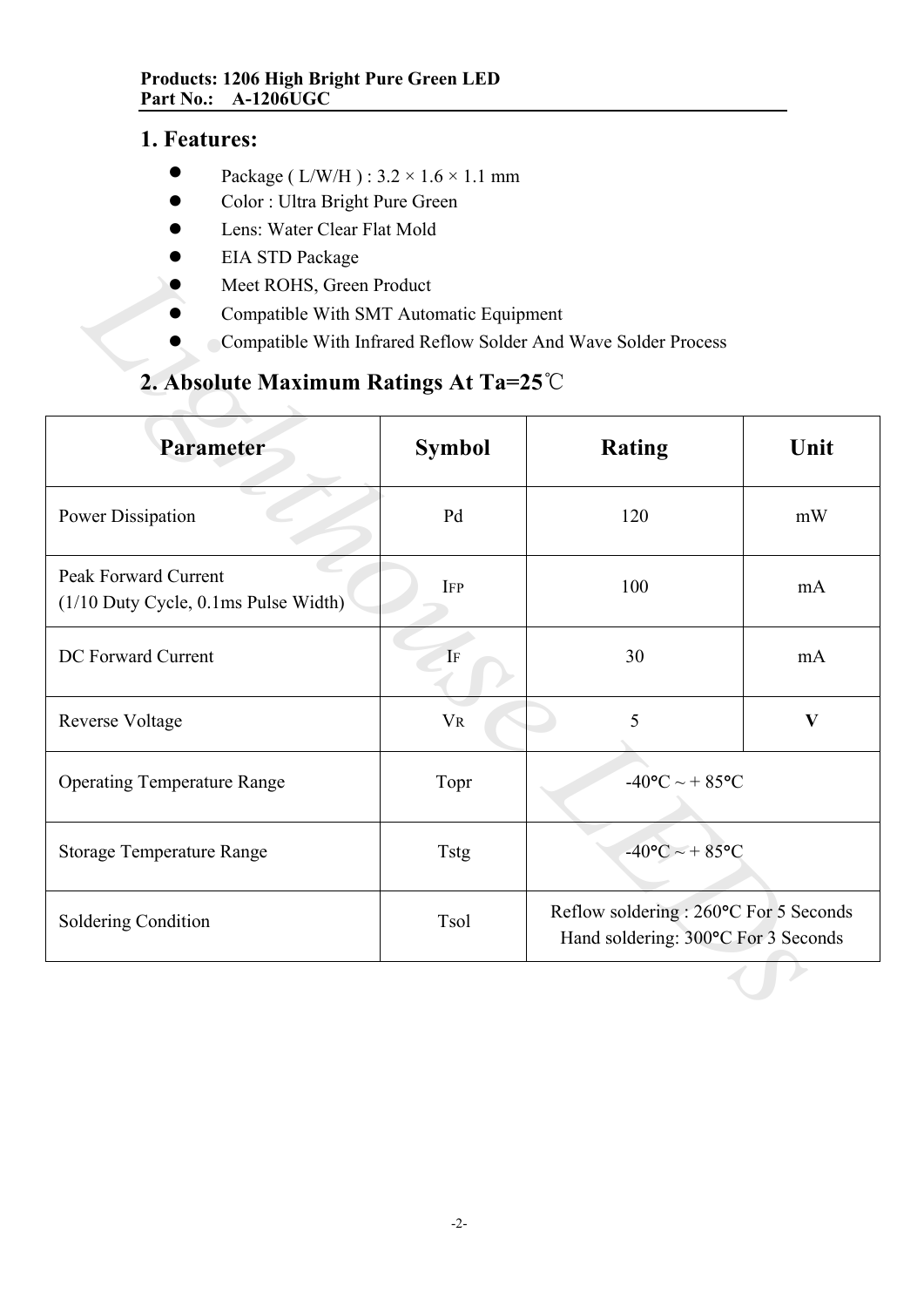| Parameter                                                                                                                                                                                                                                                                                                                                                                                                                     | <b>Symbol</b> | Min. | Typ. | Max. | Unit | <b>Test Condition</b> |
|-------------------------------------------------------------------------------------------------------------------------------------------------------------------------------------------------------------------------------------------------------------------------------------------------------------------------------------------------------------------------------------------------------------------------------|---------------|------|------|------|------|-----------------------|
| Luminous Intensity                                                                                                                                                                                                                                                                                                                                                                                                            | IV            | 360  | 450  |      | mcd  | $IF = 20mA$           |
| Dominant Wavelength                                                                                                                                                                                                                                                                                                                                                                                                           | $\lambda$ d   |      | 525  |      | nm   | $IF=20mA$             |
| Peak Wavelength                                                                                                                                                                                                                                                                                                                                                                                                               | $\lambda p$   |      | 530  |      | nm   | $IF=20mA$             |
| Spectral Line Half-Width                                                                                                                                                                                                                                                                                                                                                                                                      | Δλ            |      | 30   |      | nm   | $IF=20mA$             |
| Forward Voltage                                                                                                                                                                                                                                                                                                                                                                                                               | VF            | 3.0  | 3.2  |      | V    | $IF=20mA$             |
| <b>Reverse Current</b>                                                                                                                                                                                                                                                                                                                                                                                                        | IR            |      |      | 10   | uA   | $VR=5V$               |
| Viewing Angle                                                                                                                                                                                                                                                                                                                                                                                                                 | $2\theta$ 1/2 |      | 120  |      | deg  | $IF = 20mA$           |
| Notes: 1. Luminous intensity is measured with a light sensor and filter combination that<br>approximates the CIE eye-response curve.<br>2. $\theta$ 1/2 is the off-axis angle at which the luminous intensity is half the axial<br>luminous intensity.<br>3. The dominant wavelength, $\lambda d$ is derived from the CIE chromaticity diagram and<br>represents the single wavelength which defines the color of the device. |               |      |      |      |      |                       |

- 2. θ1/2 is the off-axis angle at which the luminous intensity is half the axial luminous intensity.
- 3. The dominant wavelength, λd is derived from the CIE chromaticity diagram and represents the single wavelength which defines the color of the device.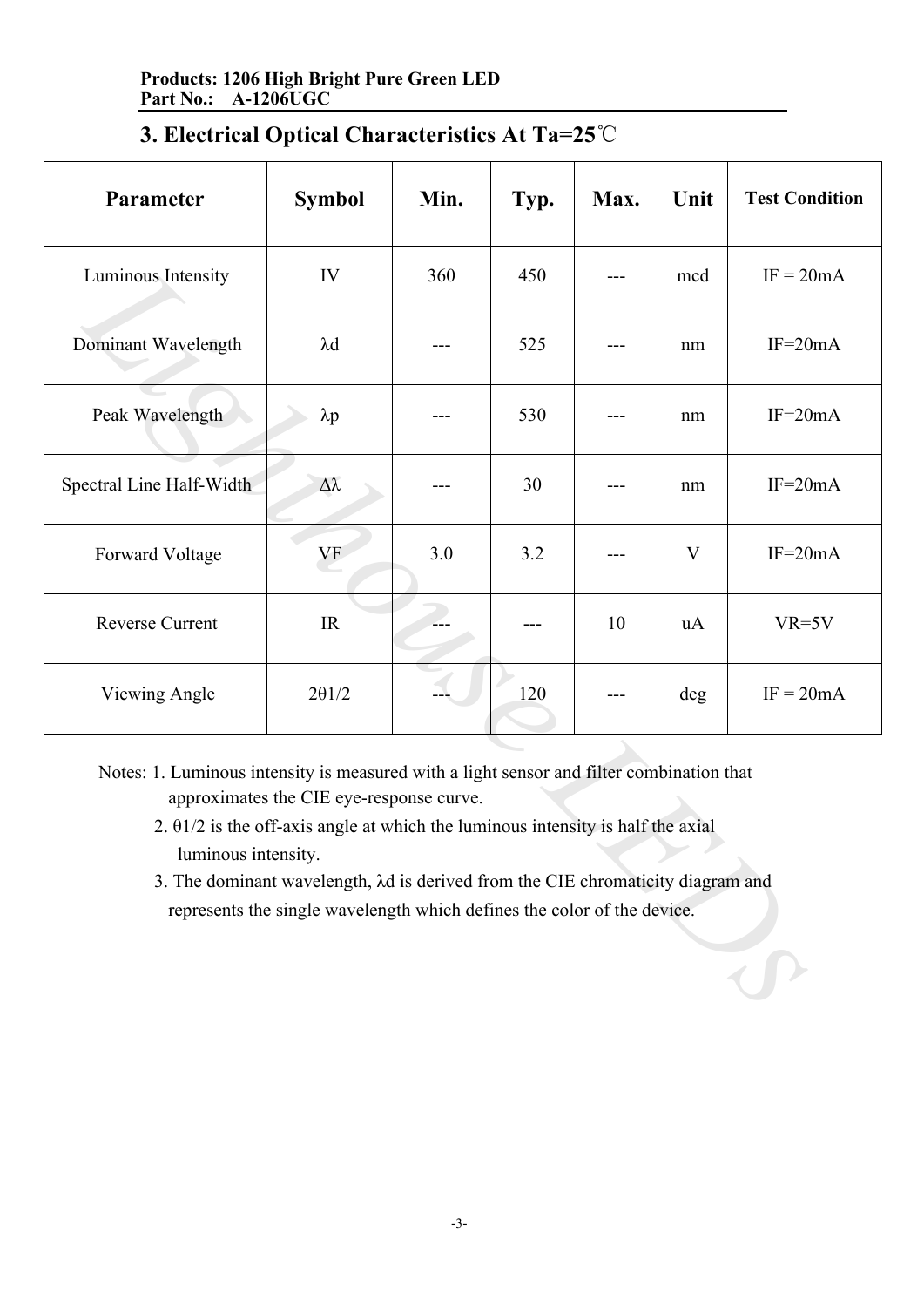# **4. Package Profile & Soldering PAD Suggested**

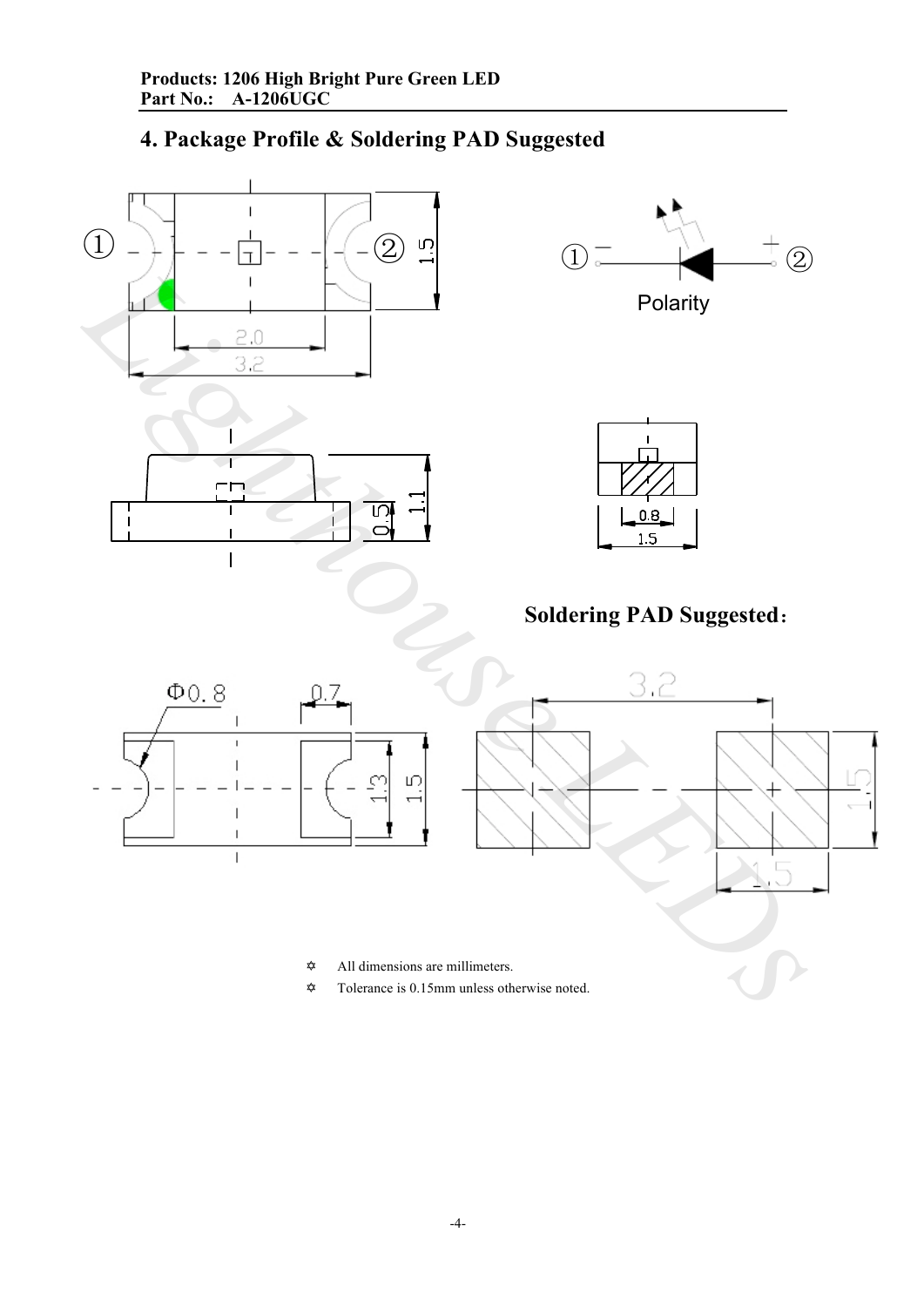

# **5. Typical Electrical-Optical Characteristics Curves**

Fig.5 Luminous Intensity vs.Ambient Temperature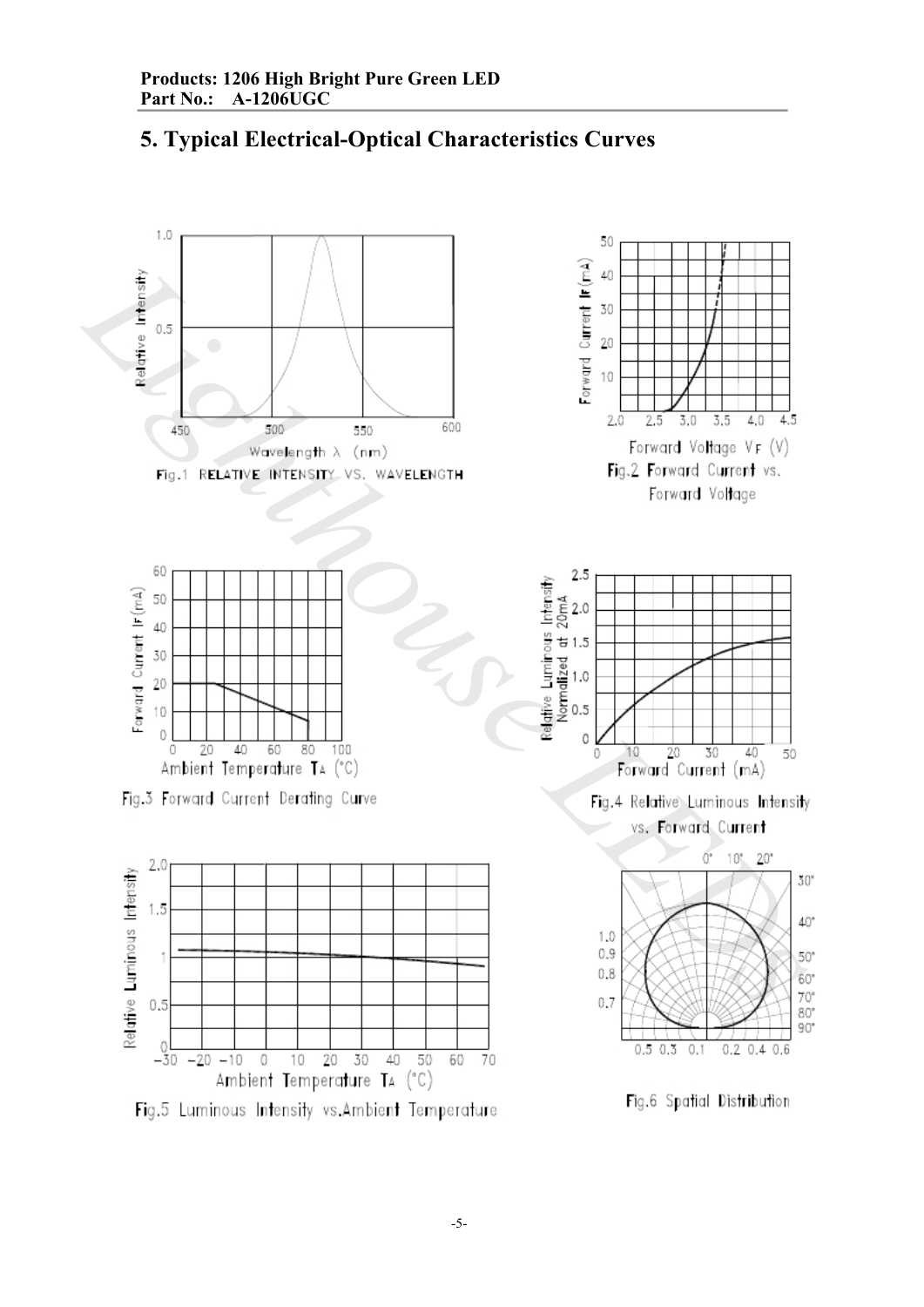# **6. Soldering Profile Suggested**





6.2、For Lead Free Solder

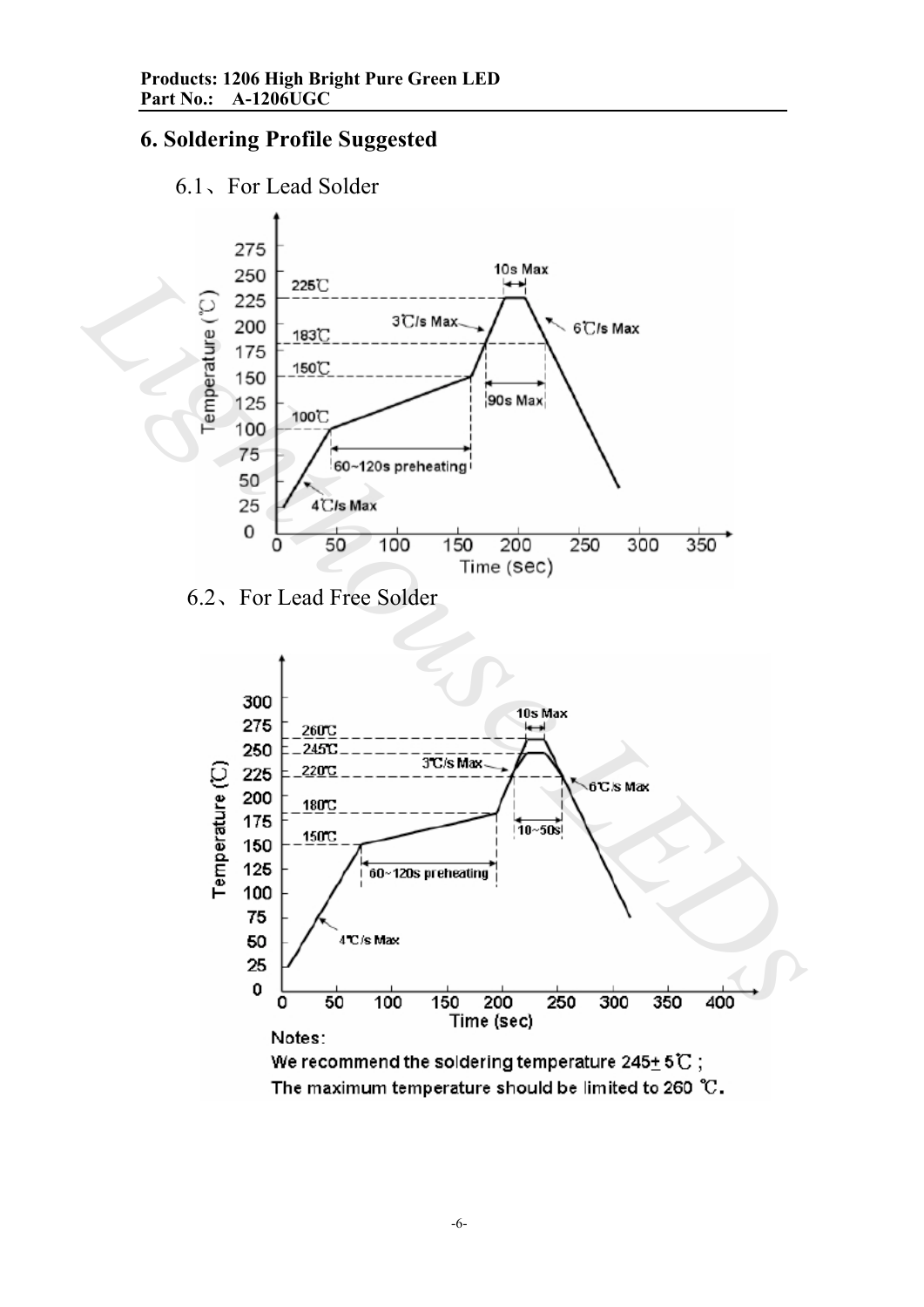# **7. Reel And Tape Dimensions**:



Notes: 1. All dimensions are in millimeters ; 2. Tolerance is  $\pm$  0.1 mm unless otherwise noted.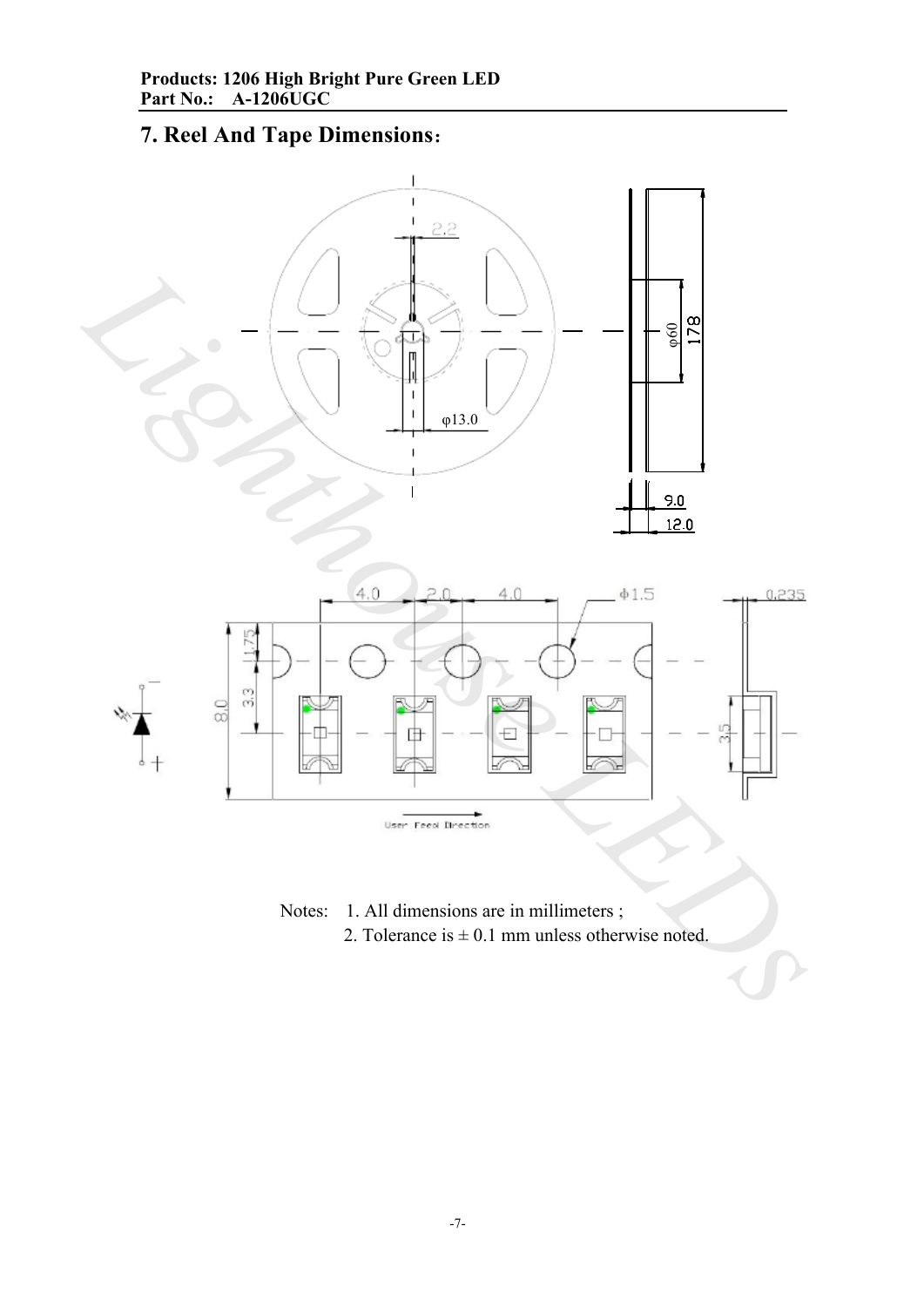



5 cartons/box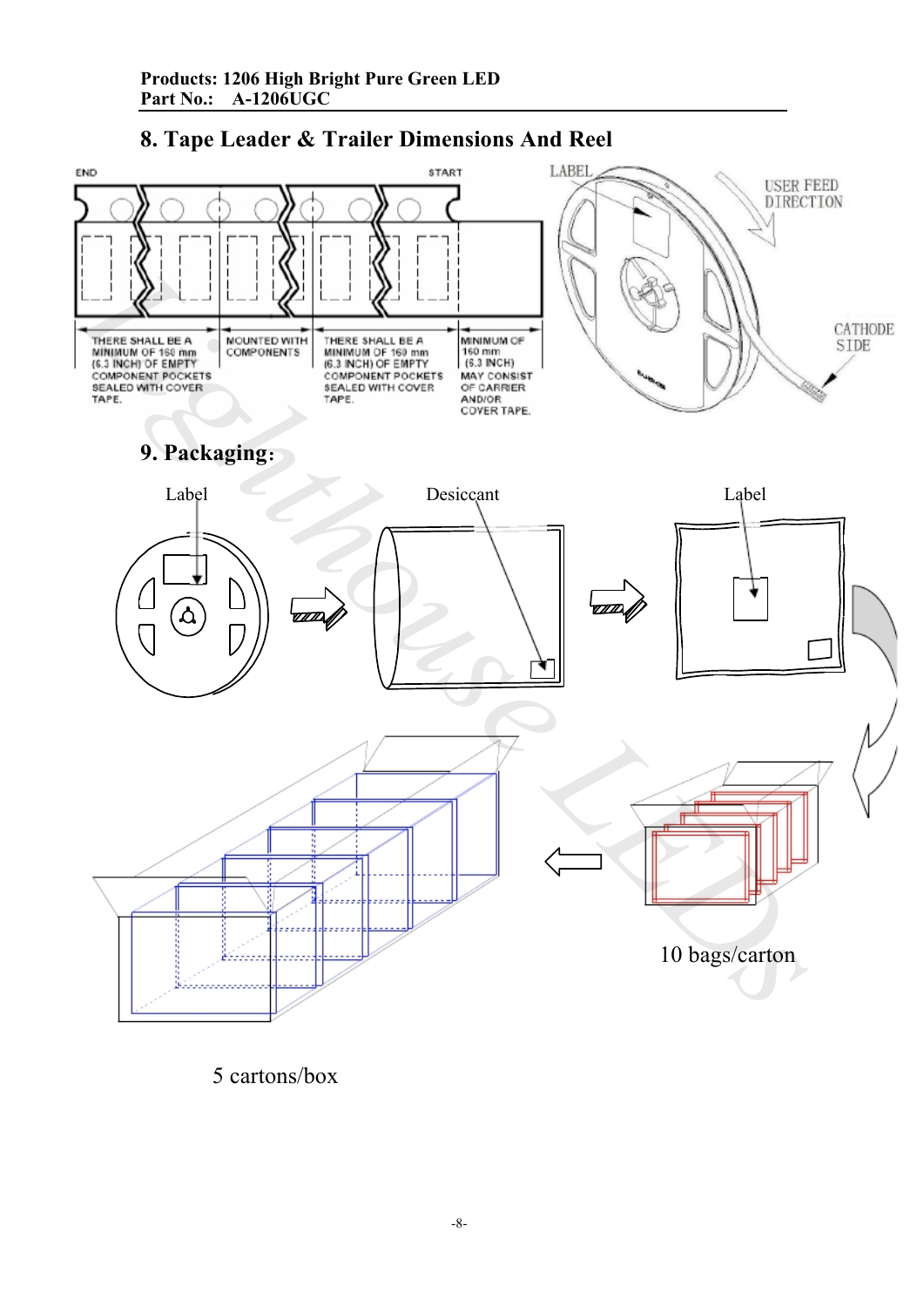# **10. Reliability Test**

| Classification        | Test Item                                  | <b>Test Condition</b>                                                                                                                                                                                                                                                                                                                                                     | <b>Reference Standard</b>          | Reference<br>Standard                                                         |
|-----------------------|--------------------------------------------|---------------------------------------------------------------------------------------------------------------------------------------------------------------------------------------------------------------------------------------------------------------------------------------------------------------------------------------------------------------------------|------------------------------------|-------------------------------------------------------------------------------|
| Endurance<br>Test     | Operation Life                             | Ta= Under Room Temperature As Per<br>Data Sheet Maximum Rating                                                                                                                                                                                                                                                                                                            | 1000HRS<br>$(-24HRS,+72HRS)*@20mA$ | MIL-STD-750D:1026<br>MIL-STD-883D:1005<br>JIS C 7021:B-1                      |
|                       | High Temperature, High<br>Humidity Storage | IR-Reflow In-Board, 2 Times<br>Ta= $65\pm5$ °C,RH= $90 \sim 95\%$                                                                                                                                                                                                                                                                                                         | 240HRS±2HRS                        | MIL-STD-202F:103B<br>JIS C 7021:B-11                                          |
|                       | <b>High Temperature</b><br>Storage         | Ta= $105 \pm 5$ °C                                                                                                                                                                                                                                                                                                                                                        | 1000HRS<br>$(-24HRS,+72HRS)$       | MIL-STD-883D:1008<br>JIS C 7021:B-10                                          |
|                       | Low Temperature<br>Storage                 | Ta= $-55 \pm 5^{\circ}$ C                                                                                                                                                                                                                                                                                                                                                 | 1000HRS<br>$(-24HRS,+72HRS)$       | JIS C 7021:B-12                                                               |
| Environmental<br>Test | Temperature<br>Cycling                     | $105^{\circ}\text{C} \sim 25^{\circ}\text{C} \sim -55^{\circ}\text{C} \sim 25^{\circ}\text{C}$<br>30mins 5mins<br>30mins 5mins                                                                                                                                                                                                                                            | 10 Cycles                          | MIL-STD-202F:107D<br>MIL-STD-750D:1051<br>MIL-STD-883D:1010<br>JIS C 7021:A-4 |
|                       | Thermal<br>Shock                           | IR-Reflow In-Board, 2 Times<br>$85 \pm 5^{\circ}\text{C} \sim -40^{\circ}\text{C} \pm 5^{\circ}\text{C}$<br>10mins<br>10mins                                                                                                                                                                                                                                              | 10 Cycles                          | MIL-STD-202F:107D<br>MIL-STD-750D:1051<br>MIL-STD-883D:1011                   |
|                       | Solder<br>Resistance                       | $T_{.}sol = 260 \pm 5^{\circ}C$                                                                                                                                                                                                                                                                                                                                           | $10 \pm 1$ secs                    | MIL-STD-202F:210A<br>MIL-STD-750D:2031<br>JIS C 7021:A-1                      |
|                       | IR-Reflow<br>Normal Process                | Ramp-up rate(183°C to Peak) +3°C/ second max<br>Temp. maintain at $125(\pm 25)$ °C 120 seconds max<br>Temp. maintain above 183℃ 60-150 seconds<br>Peak temperature range 235°C+5/-0°C<br>Time within 5°C of actual Peak Temperature (tp)<br>$10-30$ seconds<br>Ramp-down rate +6°C/second max                                                                             |                                    | MIL-STD-750D:2031.2<br>J-STD-020C                                             |
|                       | IR-Reflow<br>Pb Free Process               | Ramp-up rate(217°C to Peak) +3°C/ second max<br>Temp. maintain at $175(\pm 25)$ °C 180 seconds max<br>Temp. maintain above 217℃ 60-150 seconds<br>Peak temperature range $260^{\circ}$ C+0/-5 <sup>°</sup> C<br>Time within $5^{\circ}$ C of actual Peak Temperature (tp)<br>20-40 seconds<br>Ramp-down rate $+6^{\circ}$ C/second max<br>$T_{.}sol = 235 \pm 5^{\circ}C$ | Immersion time $2\pm0.5$           | MIL-STD-750D:2031.2<br>J-STD-020C<br>MIL-STD-202F:208D<br>MIL-STD-750D:2026   |
|                       | Solderability                              | Immersion rate $25\pm2.5$ mm/sec<br>Coverage $\geq 95\%$ of the dipped surface                                                                                                                                                                                                                                                                                            | sec                                | MIL-STD-883D:2003<br>IEC 68 Part 2-20<br>JIS C 7021:A-2                       |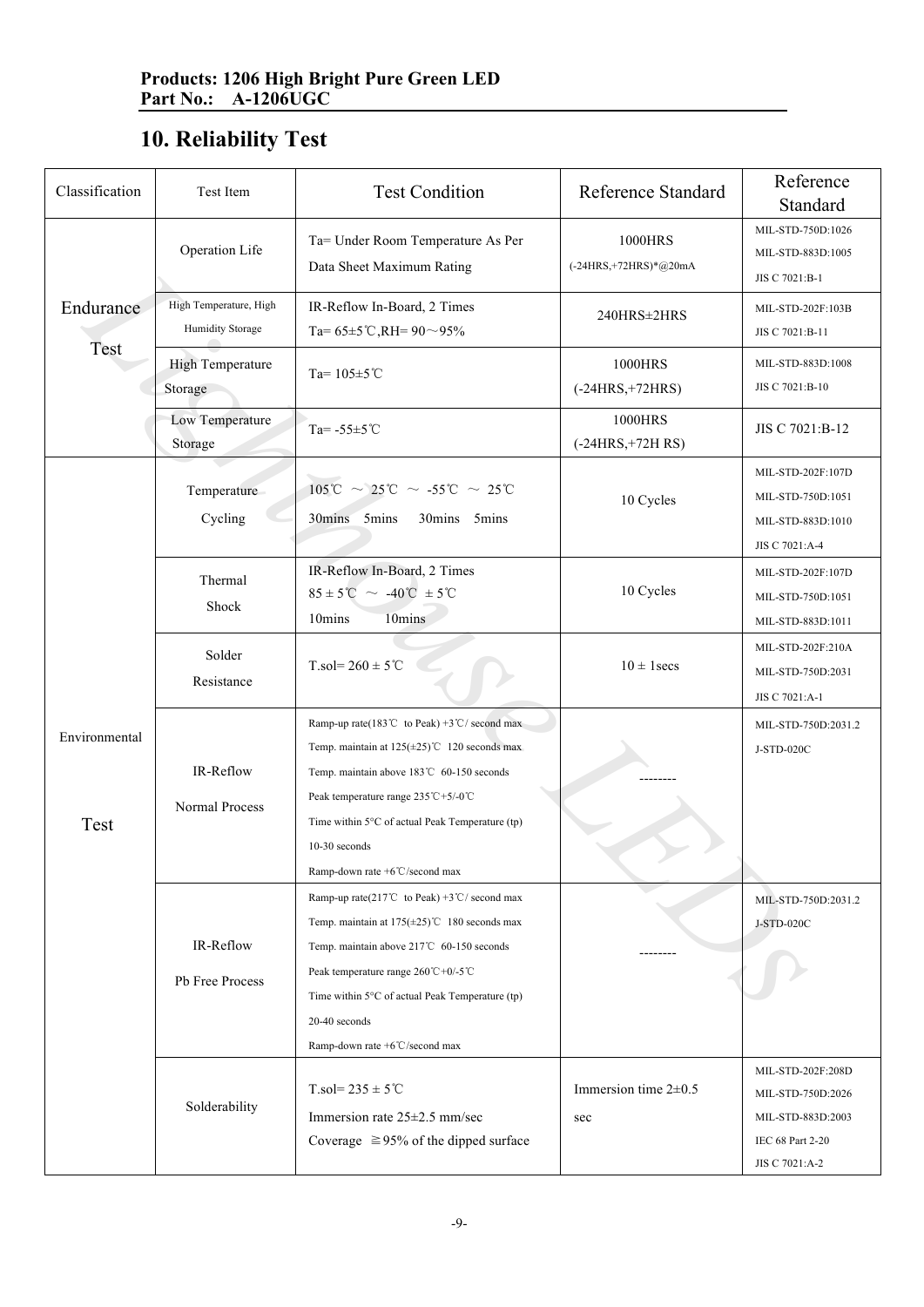## **11. Cautions**

#### **Application**

- 1. A LED is a current-operated device. The slight shift of voltage will cause big change of current, which will damage LEDs. Customer should use resistors in series for the Over-Current-Proof.
- 2. In order to ensure intensity uniformity on multiple LEDs connected in parallel in an application, it is recommended to use individual resistor separately, as shown in Circuit A below. The brightness of each LED shown in Circuit B might appear difference due to the differences in the I-V characteristics of those LEDs. 2. In order to ensure intensity uniformity on multiple LEDs connected in parallel in<br>
an application, it is economeded to use individual resistor separately, as shown<br>
in Circuit A below. The brightness of each LED shown





**Circuit model A Circuit model B**

3. High temperature may reduce LEDs' intensity and other performances, so keeping it away from heat source to get good performance is necessary.

#### **Storage**

1.Before opening original package, it is recommended to store them in the following environment:

Temperature: 5℃~30℃ Humidity: 85%RH max.

- 2. After opening original package, the storage ambient for the LEDs should be in 5~30°C temperature and 60% or less relative humidity.
- 3. In order to avoid moisture absorption, it is recommended that the LEDs that out of the original package should be stored in a sealed container with appropriate desiccant, or in desiccators with nitrogen ambient.
- 4. The LEDs should be used within 168hrs (7 days) after opening the package. Once been mounted, soldering should be quick.
- 5. If the moisture absorbent material (silica gel) has faded away or the LEDs stored out of original package for more than 168hrs (7 days), baking treatment should be performed using the conditions: 60℃ at least 24 hours.

## **ESD (Electrostatic Discharge )-Protection**

A LED (especially the Blue、White and Green product) is an ESD sensitive component, and static electricity or power surge will damage the LED. ESD-damaged LEDs will exhibit abnormal characteristics such as high reverse leakage current, low forward voltage, or "no light-up" at low currents, etc.

## **Some advice as below should be noticed:**

- 1. A conductive wrist strap or anti-electrostatic glove should be worn when handling these LEDs.
- 2. All devices, equipment, machinery, work tables and storage racks, etc. must be properly grounded.